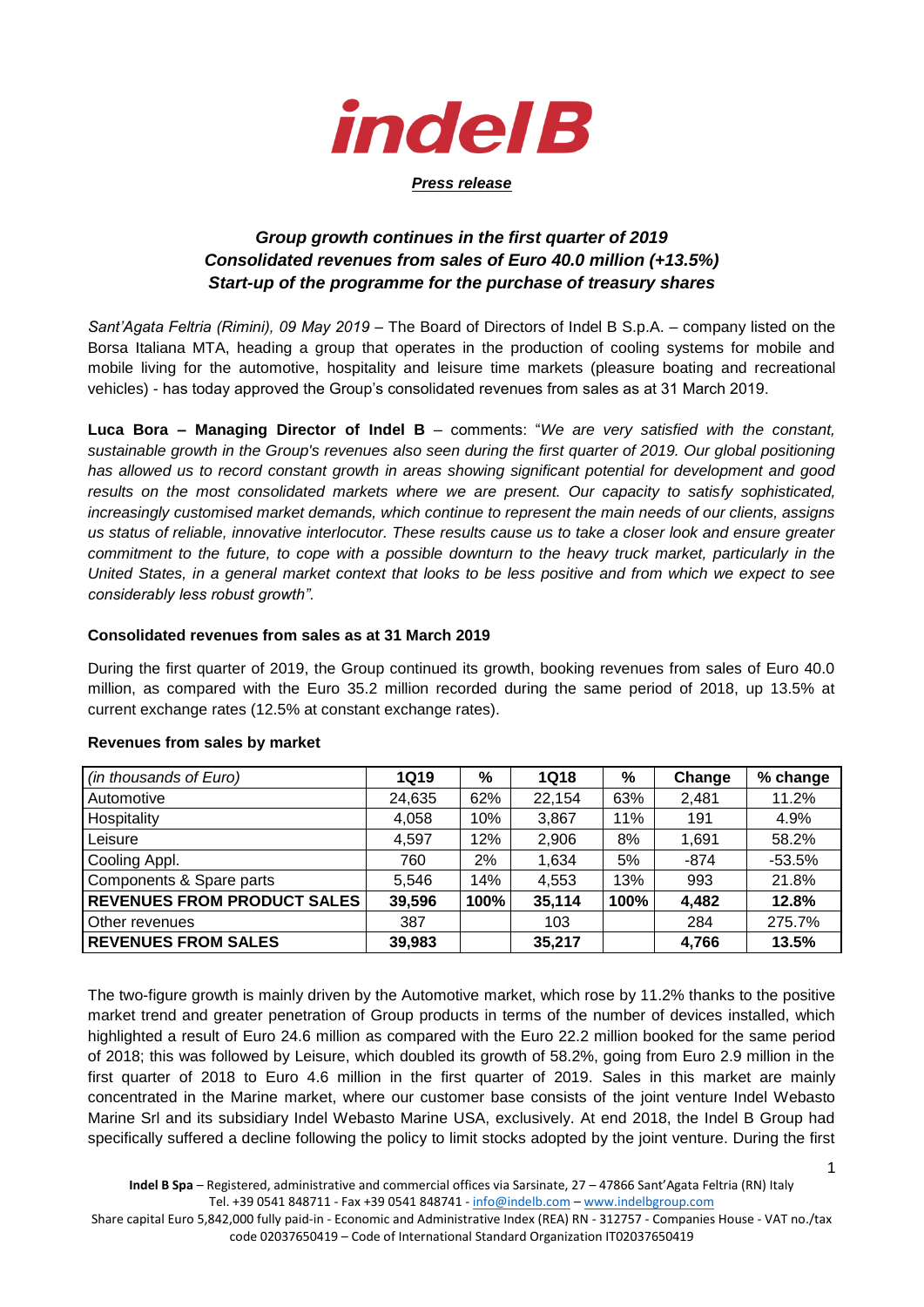quarter of 2019, sales returned to growing both thanks to the recovery connected with the previous reduction in stocks and the good performance of the nautical market, a seasonal market whose performance will influence the results of the forthcoming quarters (third and fourth), which will be less positive than the first quarter. The Components & Spare market, whose rise of 21.8% is connected with the sale of components of the subsidiaries Condor B and Autoclima, goes from Euro 4.5 million in the first quarter of 2018 to Euro 5.5 million in the same period of 2019. The Hospitality market also rises by 4.9%, going from Euro 3.9 million in the first quarter of 2018 to Euro 4.1 million in the first quarter 2019, whilst Cooling & Appliance records a reduction of 53.5%, due to a slow-down in the first quarter of 2019 of milk- refrigerators, which is in any case expected to recover over the next few quarters, coming in at Euro 760 thousand in the first quarter 2019, as compared with Euro 1.6 million for the same period of 2018.

As regards sales channels, the OEM<sup>1</sup> (Original Equipment Manufacturer) channel recorded growth of 8.9%, equal to Euro 20.2 million, thanks to a greater penetration of the Automotive market. The AM<sup>2</sup> (After Market) channel increased its turnover by 13.7%, for a total of Euro 13.1 million on the Euro 11.5 million of the first quarter 2018, mainly thanks to the excellent performance booked by Leisure. Finally, 24.7% growth is also recorded in the Others channel, coming in at Euro 6.3 million as compared with the Euro 5.1 million of the same period 2018.

Geographically, the most significant global growth is recorded in the Americas, which continue to book an excellent improvement of 57.9%, mainly driven by the Automotive and Leisure market, with a result of Euro 8.7 million, as compared with the same period of last year during which revenues was recorded for Euro 5.5 million. In Italy, 17.2% growth was recorded, with revenues of Euro 10.7 million as compared with the Euro 9.2 million of Q1 2018, deriving from the increase in sales recorded by the Group, mainly on the Leisure market and in all other markets in which the Group operates. In Europe, a positive change of 1.5% was booked, with revenues at Euro 18.9 million on the Euro 18.6 million for the same period of 2018, due to the general growth in components, Automotive and Leisure, partially offset by a decline in Cooling & Appliance. A reduction of 31.1% is recorded in the Rest of World, with revenues of Euro 1.3 million as compared with the Euro 1.8 million of the same period 2018.

Other revenues, of Euro 387 thousand at 31 March 2019 mainly relate to the recovery of duties for goods produced in China and sold in the USA, and the recovery of transport costs.

## **Start-up of the programme for the purchase of treasury shares.**

**.** 

The Indel B S.p.A. Board of Directors has also today resolved to start the programme for the purchase of treasury shares in fulfilment of the resolution passed by the shareholders' meeting on 26 February 2019, in accordance with articles 2357, 2357-ter of the Italian Civil Code, with the purchase of 100,000 ordinary shares in Indel B (equal to the 1.7% of its share capital), for an equivalent maximum value of Euro 2,500,000.

The Programme aims to support the liquidity of the security and the establishment of a "*securities warehouse*"; to equip the Company with a stock of treasury shares of which to dispose in the context of potential future extraordinary operations or in exchange for equity investments with other subjects; to fulfil the obligations deriving from stock option programmes or other assignments of shares to employees or members of the administrative or control bodies of the Company or an associated company; to dispose of, where considered strategic for the Company, investment or divestment opportunities, also in relation to liquid funds.

*<sup>1</sup> OEM Original Equipment Manufacturer. Customer segment that purchases third party manufacturer components specifically designed for use in the products sold or finished products, which are therefore marketed under own brand. The OEM channel is transversal to all markets.* 

*<sup>2</sup> AM (After Market) Sales channel characterised by the manufacture of goods developed not according to customised projects commissioned on specific customer request, but rather intended for marketing under own brand or the "ISOTHERM" brand owned by Indel Webasto Marine, by Indel B.*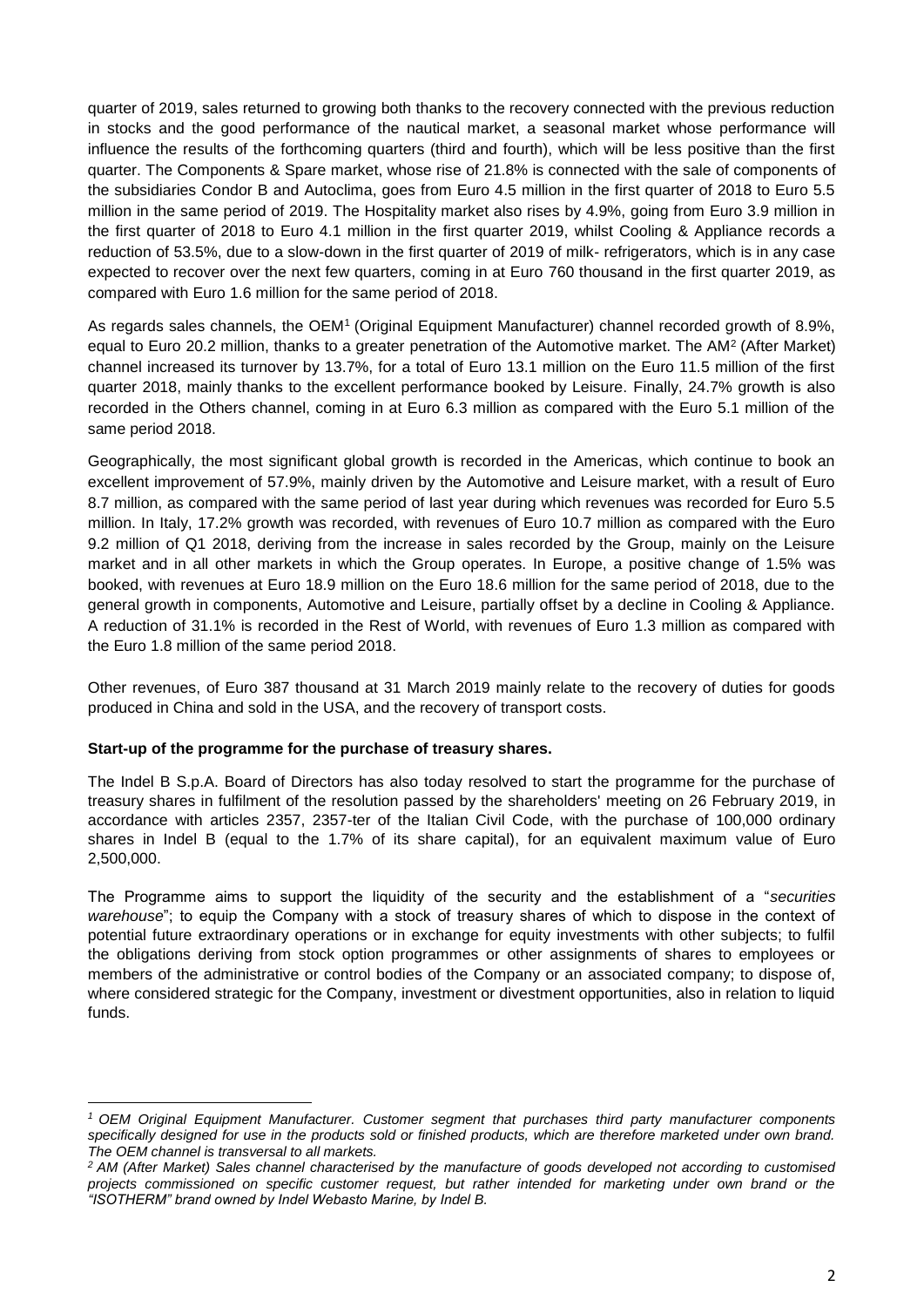Treasury shares will be purchased in accordance with article 144-bis, paragraph 1 of Consob Regulation no. 11971/1999 and in compliance with art. 132 of Italian Legislative Decree no. 58/1998, with national and European Community legislation on market abuse, including Consob's accepted market practices, as well as with the market rules established over time by the pertinent trading venues.

The purchase price of each share shall be no less and nor more than 10% with respect to the official stock market price of the shares recorded by Borsa Italiana S.p.A. in the session prior to each individual transaction, without prejudice to the application of the additional conditions and terms referred to in Art. 3 of Delegated Regulation (EU) no. 1052/2016 and, in particular:

- the shares may not be purchased at a price higher than the highest between the price of the last independent transaction and the price of the current highest independent purchase offer on the trading venue of the purchase;

- with reference to the trading volumes, the daily quantities to be purchased may not exceed 25% of the average daily volume of the trading of Indel B shares in the 20 days of trading prior to the dates of purchase.

The Purchase Program will have a duration of 18 months starting from the resolution taken on February 26th, 2019, except for any anticipated interruption of which, in the event, will be duly communicated to the market pursuant to the law. It is understood that the provision in one or more solutions of treasury shares will be without time limits.

Should any modification be made to the programme, Indel B will promptly notify the public according to the applicable regulation.

In the context of the programme, Indel B will report to Consob and to the public all the transactions relating to the buy-back programme according to the applicable regulation.

Indel B will grant a mandate to a financial intermediary to conduct the share buy-back programme on its behalf and to make trading decisions under the programme independently of Indel B.

As of today, Indel B does not hold any treasury shares.

**\* \* \***

Please note that the documents will be available to the public at the Company's registered office, at Borsa Italiana, on the storage mechanism authorised by Consob "1info" [\(www.1info.it\)](http://www.1info.it/) and in the specific sections of the website [www.indelbgroup.com.](file:///C:/Users/dvagcon/AppData/Local/Microsoft/Windows/INetCache/Content.Outlook/AppData/Local/Microsoft/Windows/INetCache/Content.Outlook/Dropbox/Polytems/DOCUMENTI%20BIANCA/CLIENTI%20ATTIVI/INDEL%20B/COMUNICATI%20STAMPA/2018/1Q%202018/COMUNICATI%20DIFFUSI/www.indelbgroup.com)

\* \* \*

*"The Manager appointed to prepare the company accounting documents, Anna Grazia Bartolini, declares in accordance with paragraph 2, Article 154 bis of the Consolidated Finance Act that the accounting disclosure contained in this release coincides with the results of the documents, books and accounting entries".*

*Please note that the data relative to revenues from sales given in this press release has not been audited.* 

**\* \* \***